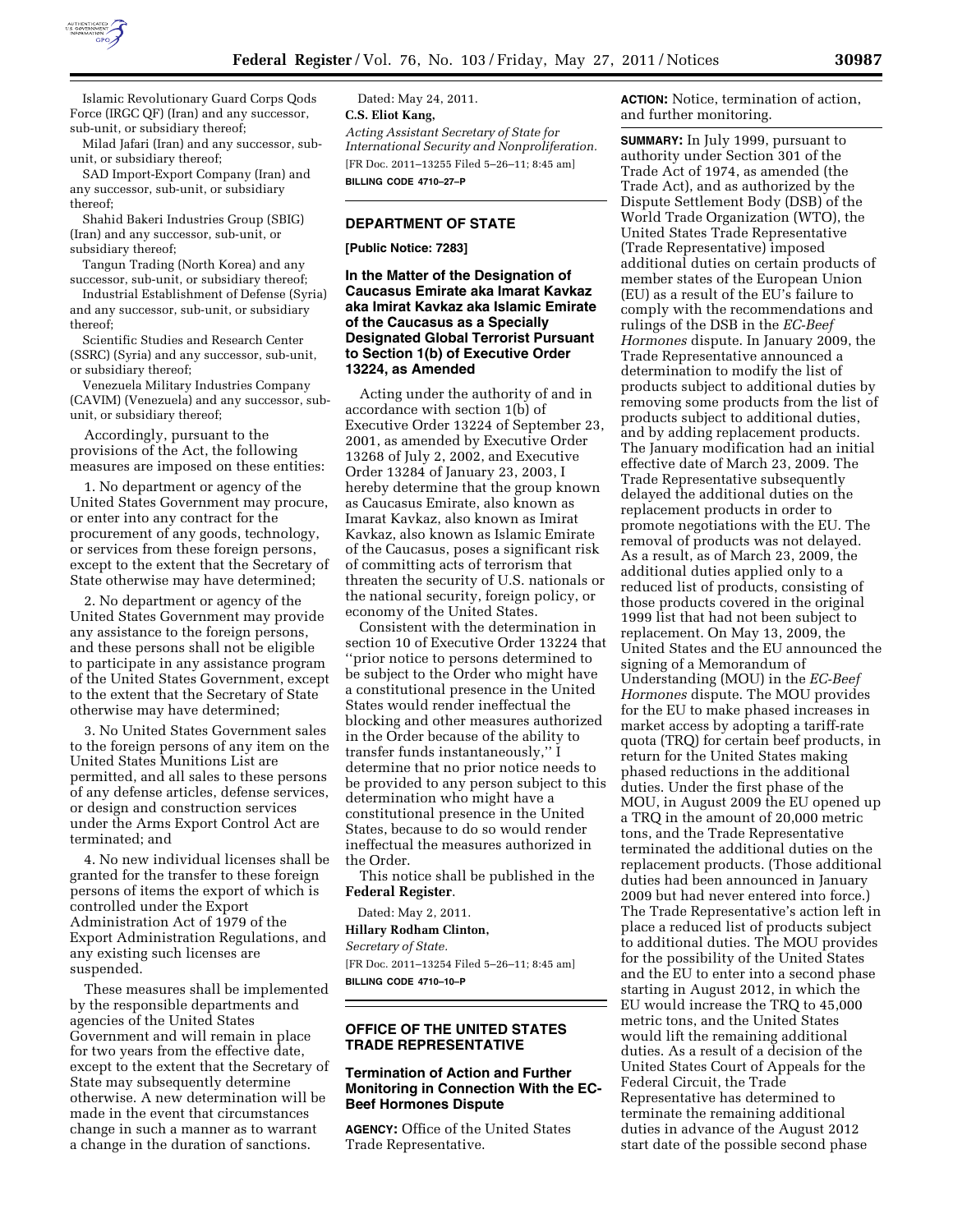of the MOU. The United States continues to have an authorization from the WTO DSB, and the right under the MOU, to suspend concessions on EU products. At this time, however, the MOU is operating successfully by providing increased market access to U.S. beef producers. In light of the currently successful implementation of the MOU, the fact that all additional duties would have to be removed in August 2012 under a possible second phase of the MOU, and to encourage continued cooperation under the MOU, the Trade Representative has determined not to take steps at this time to exercise U.S. rights to impose additional duties on EU products in connection with the *EC-Beef Hormones*  dispute. The Trade Representative will continue to monitor EU implementation of the MOU and other developments affecting market access for U.S. beef products. If EU implementation and other developments do not proceed as contemplated, the Trade Representative will consider additional actions under Section 301 of the Trade Act.

**DATES:** *Effective Date:* The remaining additional duties imposed in connection with the *EC-Beef Hormones* dispute are terminated with respect to (a) Products that are entered, or withdrawn from warehouse, for consumption on or after the date of publication of this notice, (b) unliquidated entries made prior to the date of publication of this notice that were entered, or withdrawn from warehouse, for consumption after July 29, 2007, and (c) products that were entered, or withdrawn from warehouse, for consumption after July 29, 2007, where the liquidation of the entry is not final.

## **FOR FURTHER INFORMATION CONTACT:**

Roger Wentzel, Director, Agricultural Affairs, (202) 395–6127, or David Weiner, Deputy Assistant USTR for Europe, (202) 395–9679, for questions concerning the *EC-Beef Hormones*  dispute or the MOU; or William Busis, Deputy Assistant USTR for Monitoring and Enforcement and Chair of the Section 301 Committee, (202) 395–3150, for questions concerning procedures under Section 301. Questions concerning customs matters may be directed to Laurie Dempsey, Branch Chief, Entry, Summary, and Drawback, Office of International Trade, U.S. Customs and Border Protection, 202– 863–6509.

## **SUPPLEMENTARY INFORMATION:**

## **A. Background**

In 1998, the WTO DSB found that the EU's ban on beef produced from animals to which certain hormones have been

administered was inconsistent with the EU's obligations under the WTO Agreement. The DSB recommended that the EU bring its measures into compliance. In July 1999, WTO arbitrators determined that the level of nullification or impairment suffered by the United States as a result of the EU's WTO-inconsistent hormone ban was \$116.8 million per year. The WTO DSB authorized the United States to suspend the application to the EU and its member states of tariff concessions and related obligations under the GATT covering trade up to this amount. In a notice published on July 27, 1999, the Trade Representative announced that the United States was exercising this authorization by imposing 100 percent *ad valorem* duties on a list of certain products of certain EU member states.

Section 307(c) of the Trade Act provides for the Trade Representative to conduct a review of a Section 301 action four years after the action was taken. During 2008, the U.S. Court of International Trade held that the Trade Representative must also conduct a Section 307(c) review eight years after the action was taken. See *Gilda Industries* v. *United States,* 556 F. Supp. 2d 1366 (Ct. Int'l Trade 2008).

The first step in a Section 307(c) review is for USTR to request that the U.S. industry benefitting from the action submit a written confirmation that the action should be continued. If the U.S. industry requests continuation, the statute provides for USTR to review the effectiveness of the action. On remand from the U.S. Court of International Trade, USTR requested and received from the U.S. beef industry a written confirmation that it wanted the July 1999 action to continue, and USTR proceeded to conduct a review of the effectiveness of the July 1999 action.

In January 2009, USTR announced, and reported to the U.S. Court of International Trade, the results of the Section 307(c) review undertaken in the remand proceeding. The Trade Representative decided to modify the action taken in July 1999 by: (1) Removing some products from the list of products subject to 100 percent *ad valorem* duties since July 1999; (2) imposing 100 percent *ad valorem* duties on some new products from certain EU member States; (3) modifying the coverage with respect to particular EU member States; and (4) raising the level of duties on one of the products that was being maintained on the product list. The effective date of the modifications was to be March 23, 2009.

In March 2009, the Trade Representative decided to delay the effective date of the additional duties

(items two through four above) imposed under the January 2009 modifications in order to allow additional time for reaching an agreement with the EU that would provide benefits to the U.S. beef industry. The effective date of the removal of duties under the January modifications remained March 23, 2009. Accordingly, after March 23, 2009, the additional duties imposed in July 1999 remained in place on a reduced list of products. That reduced list of products subsequently was reprinted in the Annex of the notice published on September 24, 2009. See 74 FR 48808 (September 24, 2009).

In May 2009, the United States and the EU announced the signing of an MOU in the *EC-Beef Hormones* dispute. In the first phase of the MOU, the EU is obligated to open a new TRQ in the amount of 20,000 metric tons at zero rate of duty for beef not produced with certain growth-promoting hormones. The United States in turn is obligated not to increase additional duties above those in effect as of March 23, 2009.

Under the terms of the MOU, the MOU's first phase concludes on August 3, 2012. Should the United States and the EU enter into the second phase of the MOU, the EU would be required to increase the beef TRQ to 45,000 metric tons, and the United States would be required to suspend all of the additional duties imposed in connection with the *EC-Beef Hormones* dispute.

In June 2009, the U.S. Court of International Trade rejected the results of the Section 307(c) review undertaken in the remand proceeding. The court found that the July 1999 action under Section 301 terminated as a matter of law after eight years (on July 29, 2007) because representatives of the U.S. beef industry did not submit a written request for a continuation of the action prior to July 29, 2007. *See Gilda Industries* v. *United States,* 625 F. Supp. 2d 1377 (Ct. Int'l Trade 2009). The United States appealed the decision to the U.S. Court of Appeals for the Federal Circuit.

In August 2009, the EU opened the new beef TRQ in accordance with the terms of the MOU. In September 2009, the Trade Representative implemented U.S. obligations under the first phase of the MOU by terminating the additional duties that were announced in January 2009 but had been delayed up to that time and had never entered into force. The September 2009 action left in place the additional duties that had been in effect since March 23, 2009 on a reduced list of products.

In October 2010, the U.S. Court of Appeals for the Federal Circuit affirmed the June 2009 decision of the U.S. Court